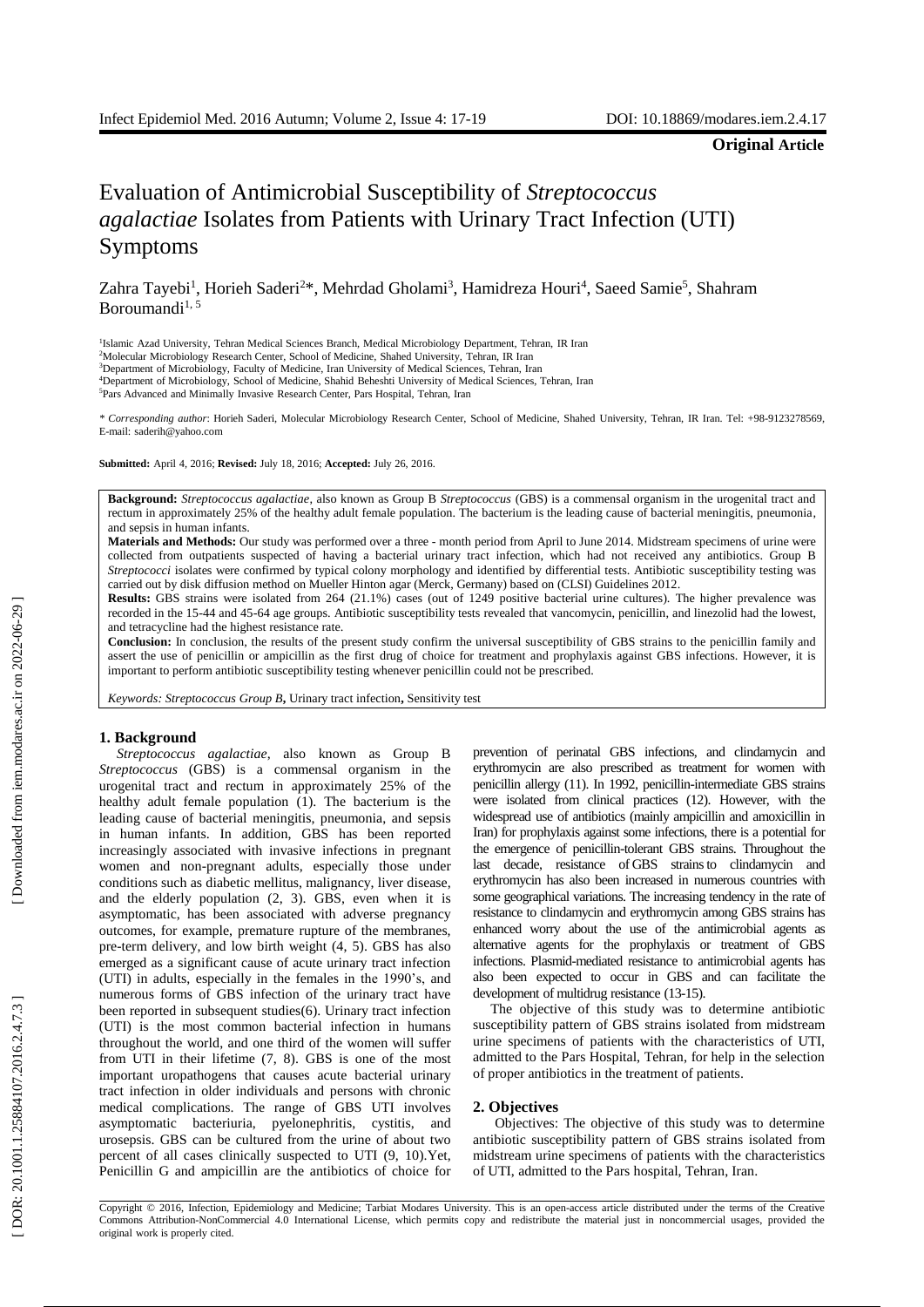# **3. Materials and Methods**

Our study was performed over a three -month period from April to June 2014. Midstream specimen s of urine were collected from outpatient s suspected of having a microbial urinary tract infection, which had not received any antibiotics and referred to the Pars hospital, a general private hospital in Tehran, Iran. The age range of the patients was from 1 to 9 6 years . Primary isolation of uropathogens was performed by a surface streak plate technique on Tryptic Soy agar (TSA) with 5% sheep blood (BAP) and incubation of the petri dishes for 24 hours at 35°C in a 5% CO2 incubator (all media were provided from Merck Co., Germany). Then suspected colonies with beta -hemolytic appearance, whose colony counts were ≥10<sup>4</sup>CFU.mL<sup>-1</sup>, examined by Gram stain and catalase test. The definitive identification of GBS isolates carried out using gram stain, catalase test, CAMP reaction, bacitracin and trimethoprim sulfamethoxazole susceptibilities, bileesculin, and 6.5% NaCl tests. After identification of uropathogenic GBSs, antibiotic susceptibility test was performed according to the Clinical Laboratory Standards Institute (CLSI) Guidelines 2012, using antibiotic disks purchased from Rosco,  $Co$ 

#### *3.1 Ethics statement*

All data in this research article were analyzed anonymously. So, no consent from the patients was required and the ethics committee did not have to be approached

## **4. Result s**

Patients with urine specimens demonstrating pure cultures of  $\geq 104$  CFU.mL<sup>-1</sup> were considered cases of UTI. Gram positive cocci, catalase negative, susceptible strains to bacitracin , and positive reaction to CAMP test considered as GBS strains. A total of 2101 urine specimens were received during a three -month period from April to June 2014. GBS strains were isolated from 264 (21.1%) cases (out of 1249 positive bacterial urine cultures). One hundred and eleven strains were isolated from male patients (42.4%) and one hundred and fifty -three from female patients (57.95%). The higher prevalence was recorded in the 15-44 and 45-64 age groups. Figure 1 show s the age distribution of the studied patients .



**Figure. 1.** The age distribution of the patients with GBS UTI in our study

Table 1 shows the antibiotic susceptibility pattern of GBS strains isolated from urine cultures. All of GBS strains showed susceptibility to penicillin, vancomycin , and linezolid. A majority of the strains (>80%) also showed susceptibility to nitrofurantoin, ampicillin, ciprofloxacin, levofloxacin, erythromycin , and clindamycin. The least effective antibiotic was tetracycline, to which only about 12% of the isolates showed susceptibility.

| <b>Table 1.</b> The antibiotic susceptibility pattern of GBS strains |  |  |
|----------------------------------------------------------------------|--|--|
| isolated from urine of patients in Tehran, Iran                      |  |  |

|                | Valid percentage of: |                              |                                 |  |
|----------------|----------------------|------------------------------|---------------------------------|--|
| Antibiotic     | S                    | I                            | R                               |  |
| Ampicillin     | 99.6<br>(263 of 264) | $\theta$                     | 0.4<br>(1 of 264)               |  |
| Clindamycin    | 84.7<br>(224 of 264) | 0.8<br>(2 of 264)            | 14.6<br>(38 of 264)             |  |
| Ciprofloxacin  | 93.5<br>(247 of 264) | 1.5<br>(4 <sup>of</sup> 264) | $\overline{5}$<br>$(13$ of 264) |  |
| Erythromycin   | 82.6<br>(218 of 264) | 1.2<br>(3 of 264)            | 16.2<br>(43 of 264)             |  |
| Levofloxacin   | 95.8<br>(253 of 264) | $\Omega$                     | 4.2.<br>(11 of 264)             |  |
| Linezolid      | 100<br>(264 of 264)  | 0                            | 0                               |  |
| Nitrofurantoin | 99.6<br>(236 of 264) | $\Omega$                     | 0.4<br>(1 of 264)               |  |
| Penicillin     | 100<br>(264 of 264)  | $\Omega$                     | $\Omega$                        |  |
| Tetracycline   | 12<br>(32 of 264)    | 7.8<br>(20 of 264)           | 80.2<br>(212 of 264)            |  |
| Vancomycin     | 100<br>(264 of 264)  | 0                            | 0                               |  |

<sup>\*</sup>I= Intermediate, \*R= Resistance, \*S= Susceptible

# **5. Discussion**

GBS is still susceptible to many antibacterial agents, particularly beta -lactam antibiotics. Penicillin G and ampicillin are the antibiotics widely used against GB S . In this study, antibiotic susceptibility testing was performed for 264 GBS strains isolated from urine samples of patients with suspected UTI. The antimicrobial susceptibility testing was carried out using the antibiotics that were considered to have potential clinical utility for the prophylaxis and treatment of GBS infections and/or colonization therefore had susceptibility breakpoints recommended by the (CLSI ) Guidelines 2012. The evaluated results of antibiotic susceptibility test s in this study indicated that approximately all isolated uropathogenic GBS strains were uniformly sensitive to penicillinin vitro , as different authors around the world reported it (15, 16) . In the reports from Iran, many studies have also shown high susceptibility of GBS isolates to Penicillin G and ampicillin; for example, Jannati *et al.*  indicated susceptibility of all GBS isolates to these antibiotics, although there is a report of high resistance (89.4%) to penicillin among uropathogenic GBS isolates by Rahbar and colleagues (17, 18) . Yasini and colleagues also showed that all GBS strains isolated from the vagina were sensitive to penicillin and cefazolin. Also , of all the isolates , 97.2 % were sensitive to ampicilin , 80.5% to erythromycin, and 83.4% to clindamycin (19) . In our study, there was also a less resistance rate to ampicillin, erythromycin , and clindamycin incomparison with the Rahbar*'s* study (18) .

In the present study, we detected ampicillin resistant GBS isolate s. Comparable results had been described in other studies worldwide (20 ). It is indicated that decreas e in